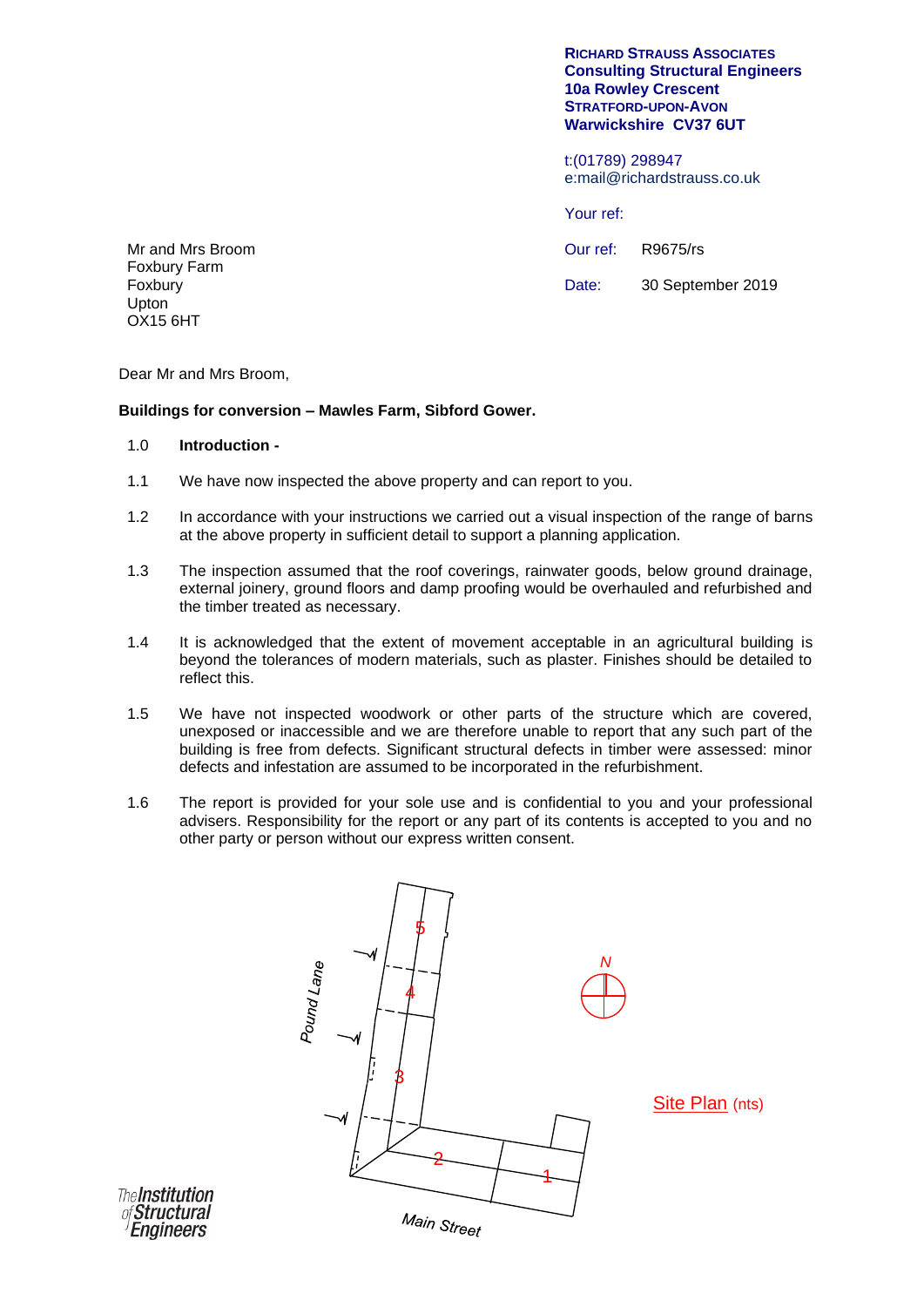## 2.0 **Description of the property -**

- 2.1.1 All of the buildings are single-storey. A description of the structure of each building is given below.
- 2.1.2 There is a slope down from the west elevation to Pound Lane, increasing to a maximum of 1.2 metres at the south end.
- 2.1.3 There is a step down from the south elevation to Main Street increasing to a maximum of 1.2 metres at the west end – the external stone wall continues down to the lower level.
- 2.1.4 There are many weathered mortar joints in the external stone faces throughout that will require repointing with a natural lime mortar.
- 2.1.5 Trial holes will be required to establish the adequacy of the foundations and substructure remedial works, such as underpinning, may be required.

### 3.0 **Observations/Comment -**

- 3.1.1 Building 1 is covered with corrugated fibre sheeting supported by softwood purlins spanning between walls and an intermediate king post-type truss. The walls are solid stone. The floor is solid.
- 3.1.2 The roof structure is not substantial enough to accept a slate or tiled roof covering. It will require upgrading.





Building 1 roof **Roof elsewhere** 

- 3.2.1 Building 2 is covered with natural slates on tongue-and-groove boarding supported by purlins. The two rows of purlins in each slope and the ridge pole gain intermediate support from king post trusses. The external walls are solid stone. There is one timber framed internal partition below a truss. The floor is concrete.
- 3.2.2 The south west quarter of the floor steps down some 1.2 metres to the level of Pound Lane there is a vehicle exit through the south end of the west wall to Pound Lane. The east end of the step is retained by a brick wall. It is not clear what retains the north edge of the step, although what is there appears to be working.
- 3.2.3 The hip and valley blades are unrestrained. A tie will be required between their feet.
- 3.2.4 There is localised rot in the roof boarding which will require treating.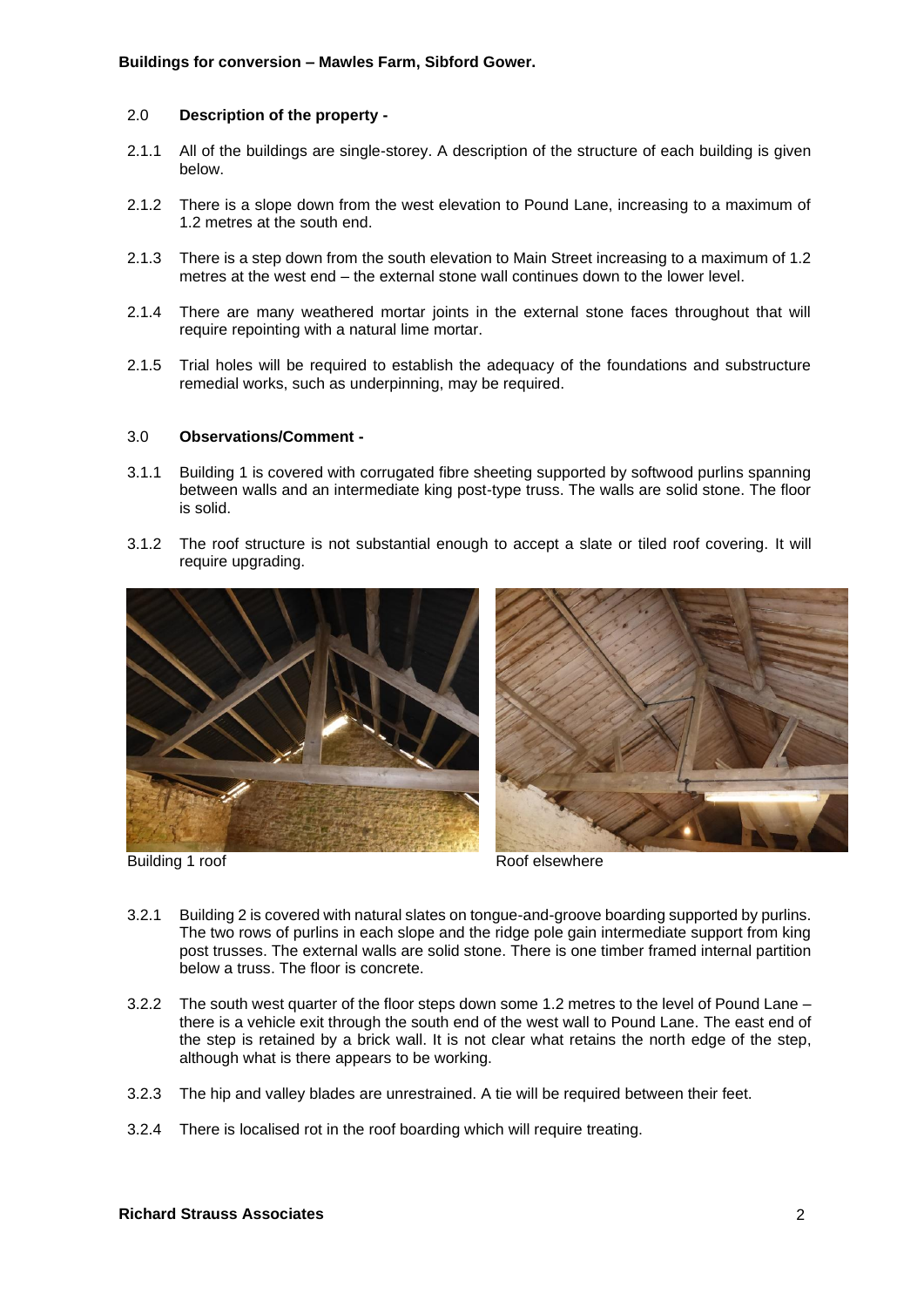**Buildings for conversion – Mawles Farm, Sibford Gower.**





Unrestrained hip & valley Step in floor

- 3.3.1 Building 3 is covered with natural slates on tongue-and-groove boarding supported by purlins. The two rows of purlins in each slope and the ridge pole gain intermediate support from king post trusses. The external walls are solid stone. There is one timber framed internal partition below a truss. The floor is concrete.
- 3.3.2 There is a vehicle-sized opening at the south end of the west wall, surmounted by a timber lintel and blocked up along the inside face. The timber lintel appears in reasonable condition, as does the stonework it supports. It will need
- 3.3.3 There is a part mezzanine floor with timber boards and joists supported at one end by the internal gable and the other by a steel beam.
- 3.3.4 There is a personnel door through the west end of the north wall, the outer face of which is blocked up.
- 3.4.1 Building 4 was a drivethrough with a roof to match elsewhere. The floor is unmade.
- 3.4.2 A relict timber beam remains against the west wall, presumably to support the original roof.
- 3.4.3 The west elevation has been infilled with stone to match elsewhere. Each end of the infilled panel is butt-joint to the original adjacent walls. Restraint will need to be added across these joints, which could be done by, for example, stitching in helix bars.
- 3.4.4 Similar comments apply to the west end of the south wall, where the original door was infilled, and the east end of the north wall.
- 3.4.5 The north half of the foot of the wall appears to be dropping. Trial holes will be required to establish the adequacy of the foundations and substructure remedial works, such as underpinning, may be required. Similar comments apply to the north and south walls.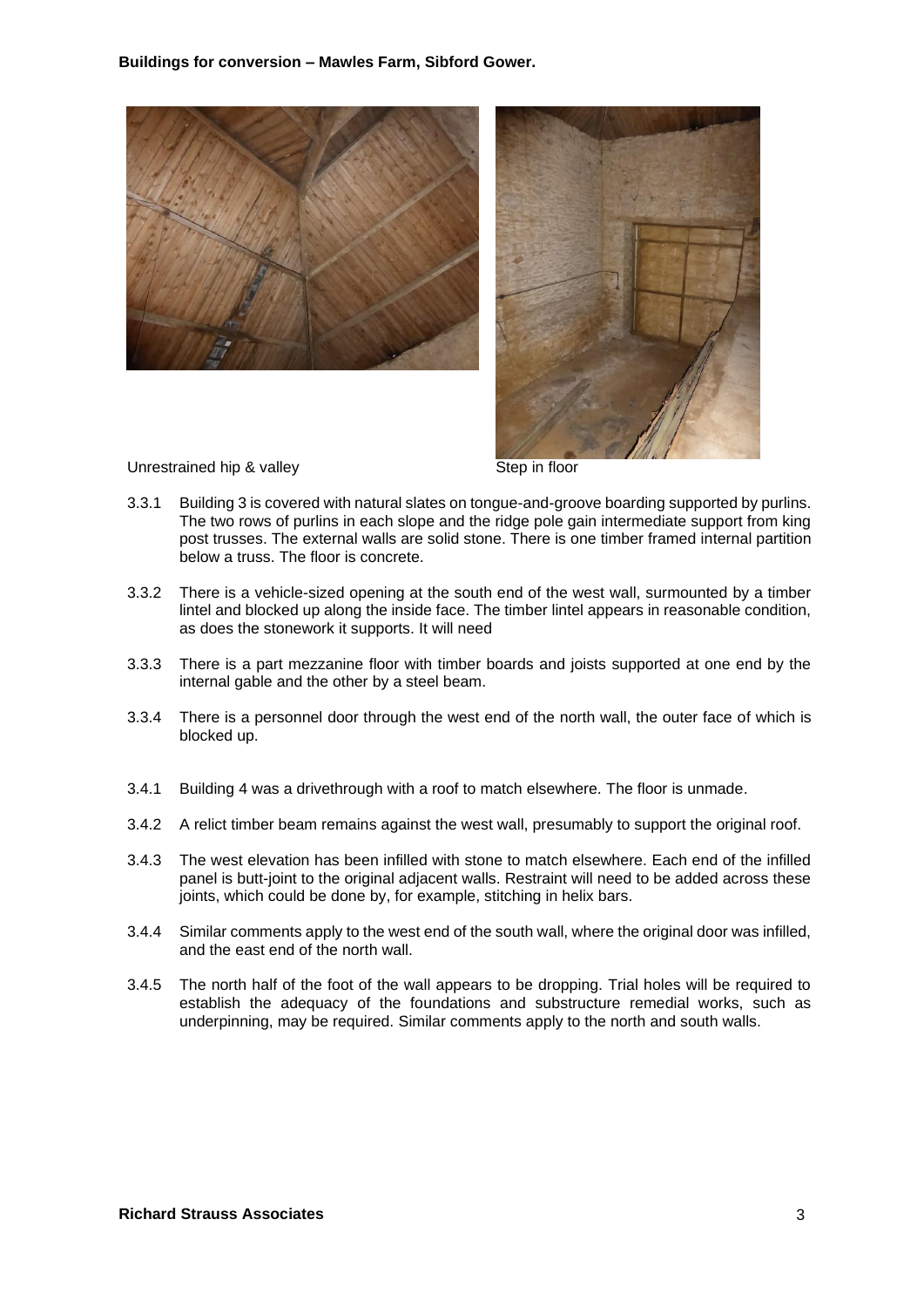**Buildings for conversion – Mawles Farm, Sibford Gower.**



Drivethrough wall infilled Timber panelling

- 3.5.1 The roof over Building 5 matches elsewhere. The east wall and the north gable above eaves are timber framed and boarded. The gable is open below eaves. The west wall is stone as elsewhere. The central roof truss and the gable frame are supported on brick piers in the east elevation. The floor is unmade.
- 3.5.2 The west wall leans out from ground to top an increasing amount to the south the central roof truss is supported against the west wall by an acrow and the south end of the wall is poorly bonded to the south wall. The top of the wall is uneven – daylight can be seen between it and the wallplate. There is a vertical crack in the top half of this wall, 1.5metres from the north end. There is vegetation growing from the external face of the wall over the southern 3 metres – this is because to the head of the wall being outside the edge of the roof due to the lean noted above. Either the roof needs to be extended to protect the head of the wall or the wall needs to be locally rebuilt back to vertical. In any event, the wall requires additional restraint, which can be provided by stitching helix bars to the south gable and wallplate straps.





Vegetation **Blocked** up opening